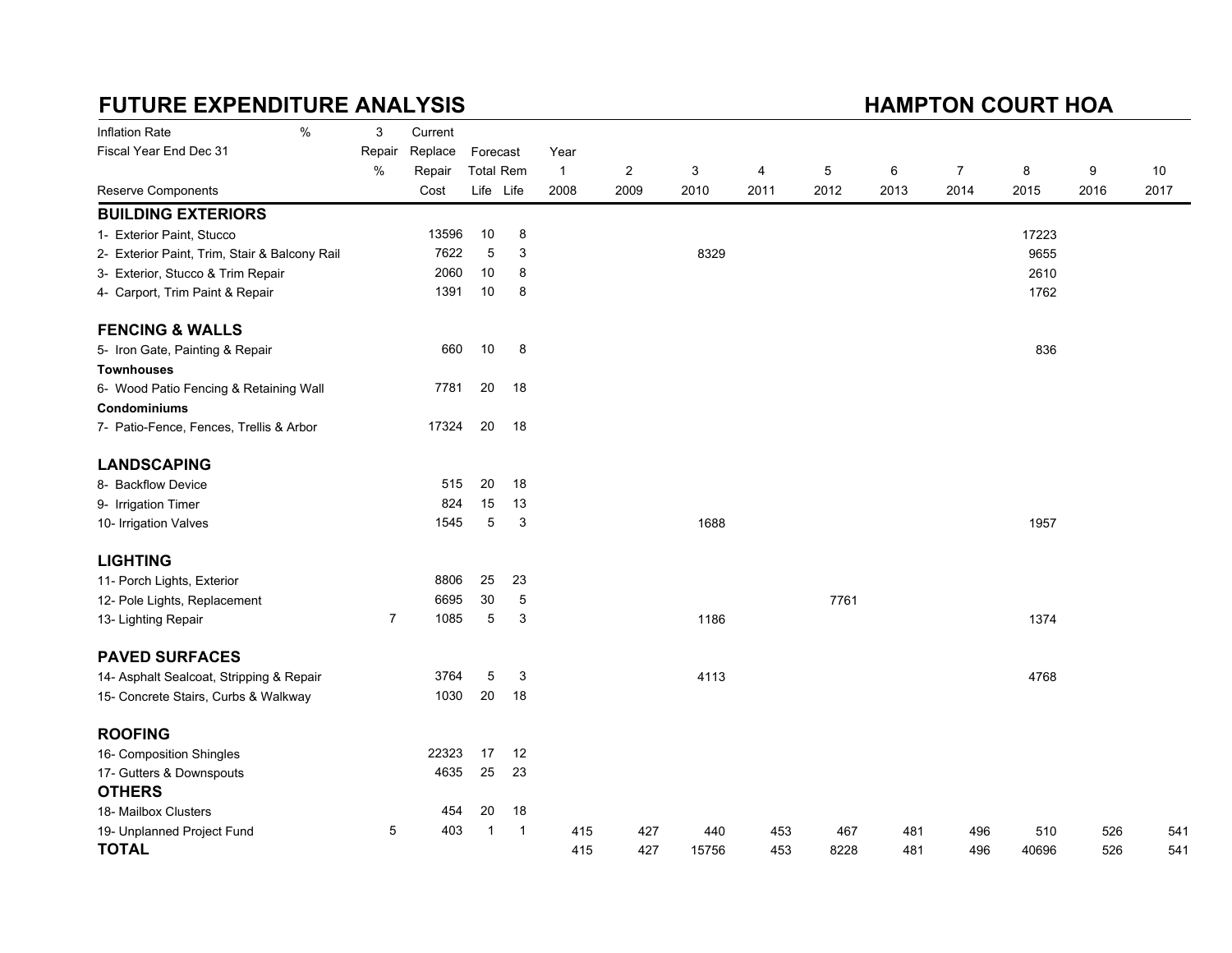# FUTURE EXPENDITURE ANALYSIS

### HAMPTON COURT HOA

| Inflation Rate                                | $\%$ | 3              | Current |                  |    |      |       |       |      |      |      |      |        |      |      |
|-----------------------------------------------|------|----------------|---------|------------------|----|------|-------|-------|------|------|------|------|--------|------|------|
| Fiscal Year End Dec 31                        |      | Repair         | Replace | Forecast         |    | Year |       |       |      |      |      |      |        |      |      |
|                                               |      | %              | Repair  | <b>Total Rem</b> |    | 11   | 12    | 13    | 14   | 15   | 16   | 17   | 18     | 19   | 20   |
| <b>Reserve Components</b>                     |      |                | Cost    | Life Life        |    | 2018 | 2019  | 2020  | 2021 | 2022 | 2023 | 2024 | 2025   | 2026 | 2027 |
| <b>BUILDING EXTERIORS</b>                     |      |                |         |                  |    |      |       |       |      |      |      |      |        |      |      |
| 1- Exterior Paint, Stucco                     |      |                | 13596   | 10               | 8  |      |       |       |      |      |      |      | 23146  |      |      |
| 2- Exterior Paint, Trim, Stair & Balcony Rail |      |                | 7622    | $\mathbf 5$      | 3  |      |       | 11193 |      |      |      |      | 12976  |      |      |
| 3- Exterior, Stucco & Trim Repair             |      |                | 2060    | 10               | 8  |      |       |       |      |      |      |      | 3507   |      |      |
| 4- Carport, Trim Paint & Repair               |      |                | 1391    | 10               | 8  |      |       |       |      |      |      |      | 2368   |      |      |
| <b>FENCING &amp; WALLS</b>                    |      |                |         |                  |    |      |       |       |      |      |      |      |        |      |      |
| 5- Iron Gate, Painting & Repair               |      |                | 660     | 10               | 8  |      |       |       |      |      |      |      | 1124   |      |      |
| <b>Townhouses</b>                             |      |                |         |                  |    |      |       |       |      |      |      |      |        |      |      |
| 6- Wood Patio Fencing & Retaining Wall        |      |                | 7781    | 20               | 18 |      |       |       |      |      |      |      | 13247  |      |      |
| Condominiums                                  |      |                |         |                  |    |      |       |       |      |      |      |      |        |      |      |
| 7- Patio-Fence, Fences, Trellis & Arbor       |      |                | 17324   | 20               | 18 |      |       |       |      |      |      |      | 29493  |      |      |
| <b>LANDSCAPING</b>                            |      |                |         |                  |    |      |       |       |      |      |      |      |        |      |      |
| 8- Backflow Device                            |      |                | 515     | 20               | 18 |      |       |       |      |      |      |      | 877    |      |      |
| 9- Irrigation Timer                           |      |                | 824     | 15               | 13 |      |       | 1210  |      |      |      |      |        |      |      |
| 10- Irrigation Valves                         |      |                | 1545    | 5                | 3  |      |       | 2269  |      |      |      |      | 2630   |      |      |
| <b>LIGHTING</b>                               |      |                |         |                  |    |      |       |       |      |      |      |      |        |      |      |
| 11- Porch Lights, Exterior                    |      |                | 8806    | 25               | 23 |      |       |       |      |      |      |      |        |      |      |
| 12- Pole Lights, Replacement                  |      |                | 6695    | 30               | 5  |      |       |       |      |      |      |      |        |      |      |
| 13- Lighting Repair                           |      | $\overline{7}$ | 1085    | 5                | 3  |      |       | 1593  |      |      |      |      | 1847   |      |      |
| <b>PAVED SURFACES</b>                         |      |                |         |                  |    |      |       |       |      |      |      |      |        |      |      |
| 14- Asphalt Sealcoat, Stripping & Repair      |      |                | 3764    | 5                | 3  |      |       | 5528  |      |      |      |      | 6408   |      |      |
| 15- Concrete Stairs, Curbs & Walkway          |      |                | 1030    | 20               | 18 |      |       |       |      |      |      |      | 1754   |      |      |
| <b>ROOFING</b>                                |      |                |         |                  |    |      |       |       |      |      |      |      |        |      |      |
| 16- Composition Shingles                      |      |                | 22323   | 17               | 12 |      | 31827 |       |      |      |      |      |        |      |      |
| 17- Gutters & Downspouts                      |      |                | 4635    | 25               | 23 |      |       |       |      |      |      |      |        |      |      |
| <b>OTHERS</b>                                 |      |                |         |                  |    |      |       |       |      |      |      |      |        |      |      |
| 18- Mailbox Clusters                          |      |                | 454     | 20               | 18 |      |       |       |      |      |      |      | 773    |      |      |
| 19- Unplanned Project Fund                    |      | 5              | 403     | $\mathbf 1$      | 1  | 558  | 574   | 592   | 609  | 628  | 647  | 666  | 686    | 706  | 728  |
| <b>TOTAL</b>                                  |      |                |         |                  |    | 558  | 32402 | 22385 | 609  | 628  | 647  | 666  | 100835 | 706  | 728  |